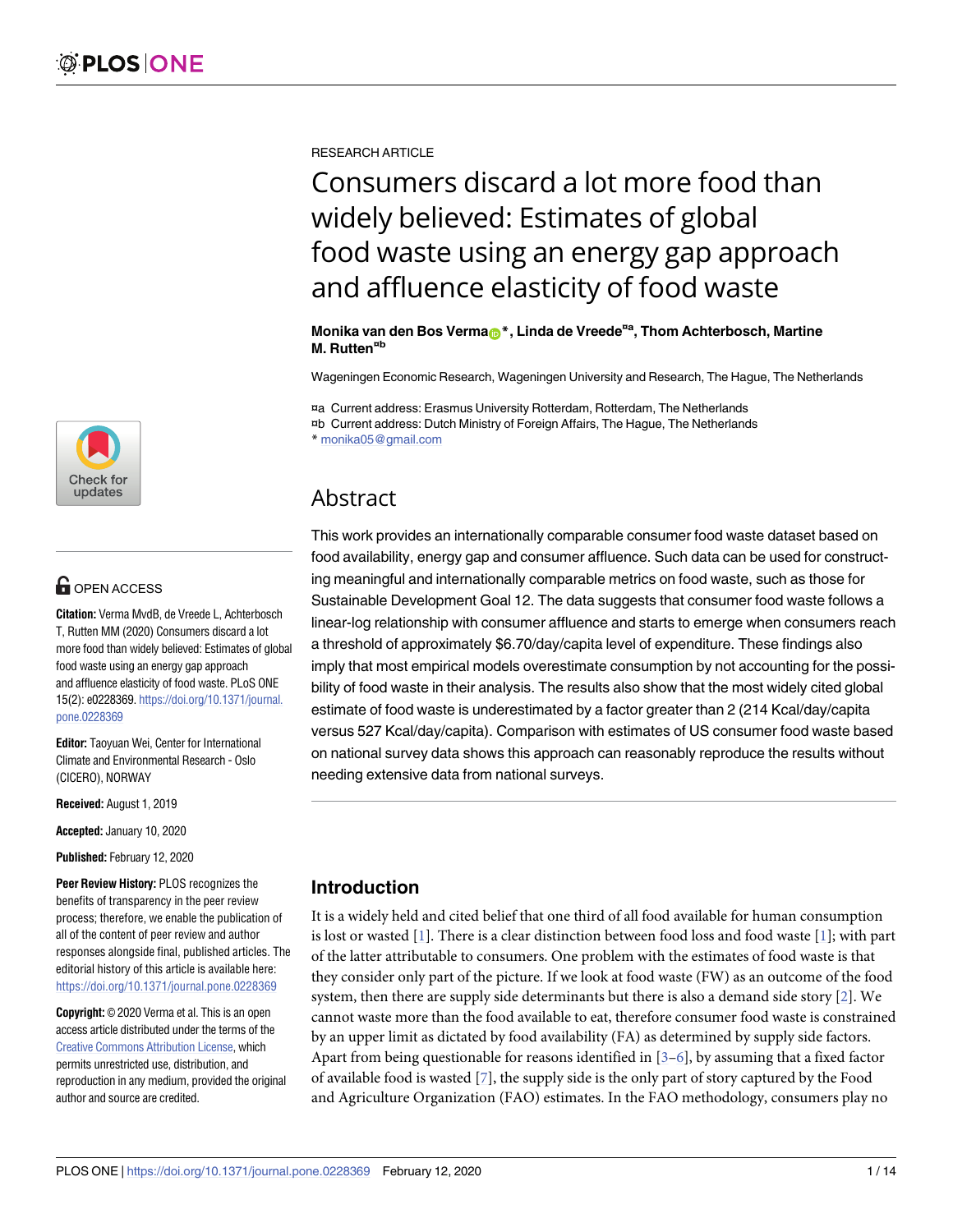<span id="page-1-0"></span>**Data Availability Statement:** All relevant data are within the manuscript and its Supporting Information files.

**Funding:** MV, TA and MR received funding from Dutch Ministry of Economic Affairs (project grant# KB-22-002-005) and grant number KB-1-1C-1. The funders had no role in study design, data collection and analysis, decision to publish, or preparation of the manuscript.

**Competing interests:** The authors have declared that no competing interests exist.

part in determining estimates of consumer food waste. To account for the demand side, one needs to look at uses of food available for human consumption (waste being one), and factors that determine how much food is wasted by consumers. The demand side requires data on consumers' socio-economic attributes such as income, education, residence, food-culture etc. There are individual attempts to capture the impact of these consumer specific attributes [[8,9\]](#page-12-0) using regression methods, but no studies have attempted this at a global level. While we found work using global age and sex distribution to impute global FW [[10](#page-12-0)], a measure of responsiveness of FW to these demographic factors as provided by regression methods, was found missing. With the aim to fill such gaps in research, this work is a first attempt at linking the amount of food wasted to one such consumer attribute. The choice of attributes can be wide but as a first step we start with the most basic of all—consumer affluence. Consumer affluence is an often cited but never quantified determinant of food waste; with claims that the richer populace waste more than their poorer counterparts [\[1,11\]](#page-12-0).

In the process of capturing the demand side of the food waste story we gain several other helpful insights. We find that:

- 1. FAO figures grossly underestimate the extent of food wasted by consumers;
- 2. The relationship between consumer affluence (as measured by consumer expenditure) and food waste can be approximated by a linear-log functional form which helps us identify a threshold level of consumer affluence beyond which food waste rises rapidly;
- 3. This identified relationship can be used to generate a globally consistent dataset requiring limited and readily available macro-economic information. The dataset can be used to construct globally comparable indicators and metrics for Sustainable Development Goals (SDG12);
- 4. The analysis introduces a new concept—the affluence elasticity of food waste and shows that it increases rapidly at first but then tapers off as affluence increases;
- 5. The new elasticity concept and associated findings have implications for the theory of income elasticity of consumption, and insights for policy practitioners.

# **Materials and methods**

As FAO food waste estimates cover only part of the story, it renders the estimates unusable for identifying the relationship between consumer FW and consumer affluence. We therefore impute FW data in the following manner (Part 1) and then use the data thus obtained to establish a relationship between FW and consumer affluence (Part 2). The two subsections are followed by description of data required to implement the method.

# **Part1: Calculating sample FW data**

Conceptually, we start by looking at FW as a result of their decisions after food is made available to consumers. Once the food is made available to consumers, it can either be consumed or not eaten. For the purpose of this study we classify any food fit for human consumption, but not eaten, as waste. In other words, second best uses are inefficient uses of resources and there-fore considered waste. [Fig](#page-2-0) 1 provides a simplistic representation of the approach.

The actual method used to calculate FW is adapted from [\[3](#page-12-0)] and follows the energy gap approach [[12](#page-12-0)]. Following the human metabolism model, energy from food consumed is spent on maintaining the current body weight (BW) and Physical Activity Levels (PAL) associated with one's lifestyle. Any excess energy intake manifests itself in increased BW overtime ([Fig](#page-2-0) 1).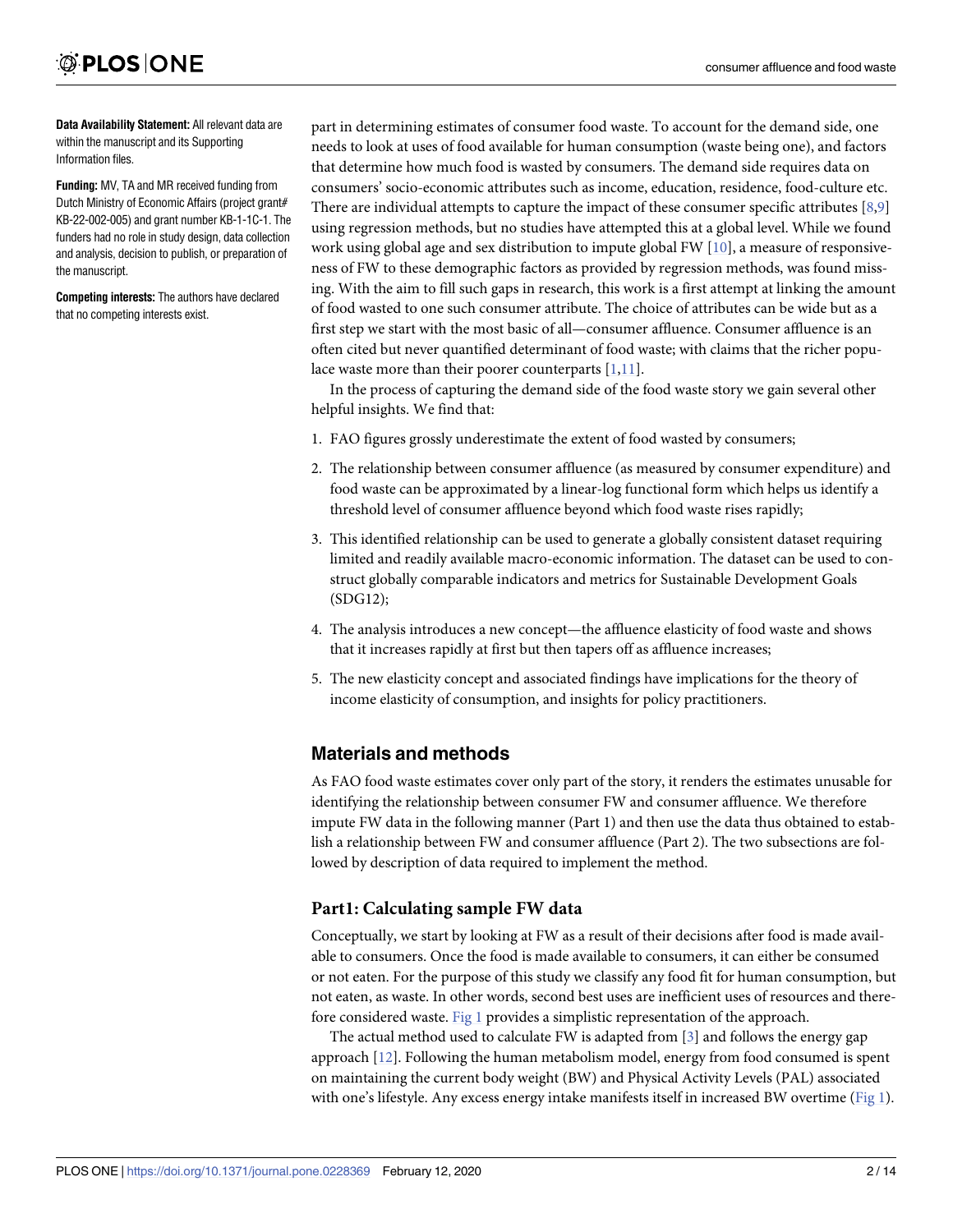<span id="page-2-0"></span>

**[Fig](#page-1-0) 1. Relationship between food availability and food use (consumption/eat and waste).**

<https://doi.org/10.1371/journal.pone.0228369.g001>

Given that we focus on a given point in time, rather than over time, we calculate the energy requirements (ER) of populace needed for maintaining their current BW and PAL. The difference between the ER thus calculated and the FAO data on FA for human consumption is then used as an estimate of FW, at a given point in time, using Eq  $(1)$ .

$$
FW_c = FA_c - \left[ PAL_c * \left[ \sum_{a,g} (\alpha_{a,g} * ps_{a,g,c}) BW_c + \sum_{a,g} (c_{a,g} * ps_{a,g,c}) \right] \right]
$$
 (1)

The boxed term in Eq  $(1)$  is the expression for ER obtained through food consumption. Subscript 'c' denotes a sample country, ' $\alpha_{\rm ag}$ ' and ' $\alpha_{\rm ag}$ ' are age and gender specific coefficients for calculating ER of a give sample population. 'ps<sub>a,g,c</sub>' are population shares by age and gender in a given country. FA, ER and therefore FW are measured in kilocalories per capita per day (Kcal/cap/day). Eq (1) is used to obtain FW estimates for an average consumer in all countries in our sample. Further details on derivation and application of the Eq  $(1)$  are provided as supporting information (SI) in S2 [File.](#page-11-0)

#### **Part2: Quantifying the relationship between FW and consumer affluence**

As the calculated FW data pertains to a limited sample, it cannot be used to infer global FW. However we postulate that using this sample data allows a relationship to be identified between consumer affluence and their FW. Essentially, we argue that if:

- 1. Food availability (FA) is a function f(.) of consumer affluence (Y);
- 2. Food Consumption (FC) is a function g(.) of consumer affluence (Y);
- $3. \text{FA} = \text{FC} + \text{FW}.$

Then using the three assertions above, one can argue that Eq (2) follows and FW in a country is a function h(.) of the level of its consumers' affluence.

$$
FW_c = FA_c - FC_c = f(Y_c) - g(Y_c) = h(Y_c)
$$
 (2)

This relationship between FW and consumer affluence can be used to obtain an estimate of global FW, and estimates for out of sample countries and years. An implicit assumption underlying the out of sample and future predictions of FW is that the evolution of population BW and FA follows same trends in poor nations as in rich ones. Given the genetic differences [[13](#page-12-0)], land pressure, climate change induced drop and variability in agricultural yields etc., this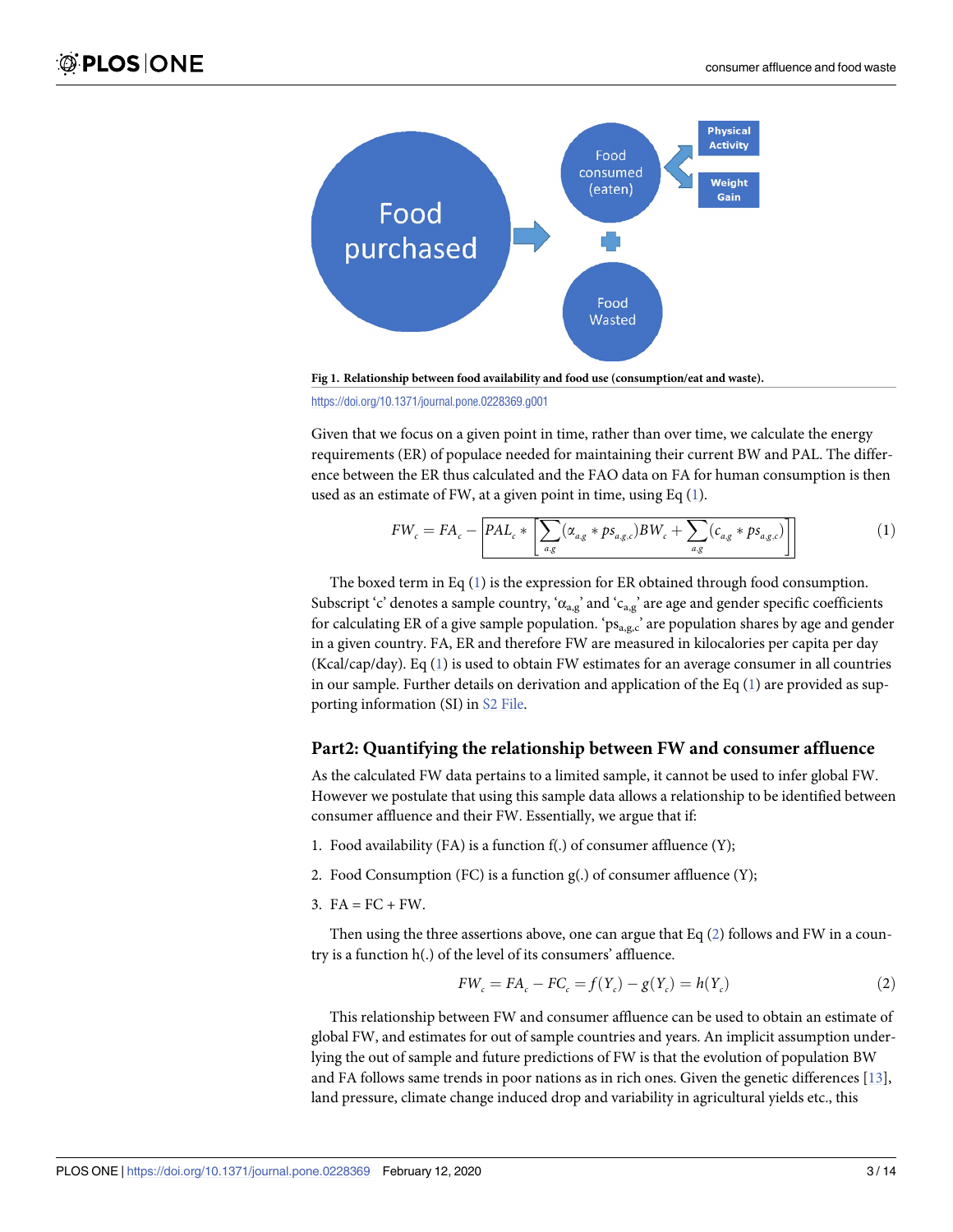<span id="page-3-0"></span>assumption is not perfect, but necessary in absence of any further country specific information on such trends. Furthermore, the analysis focuses on averages while evolution of FW also depends on distribution of affluence within countries' populations. The higher the degree of inequality, the more the estimates are likely to diverge from ground reality.

**Implications for theory of consumption elasticity.** In addition to providing consumer FW estimates that evolve with affluence, this approach enables the introduction of a new concept–affluence elasticity of waste–as a measure of responsiveness of consumer food waste to consumer affluence. Our objectives in introducing the concept are to draw attention to the importance of thus far ignored affluence elasticity, highlight its implications, and argue for its importance in the food waste and consumption literature.

The approach essentially distinguishes between calories purchased (through FA), calories consumed (through ER), and calories wasted (FW) by consumers. Taking an example of a single consumption commodity i, let the associated calories purchased, consumed, and wasted be  $CP_i$ ,  $CC_i$  and  $CW_i$  respectively, such that:

$$
CP_i = CC_i + CW_i
$$

Its equivalent in physical commodity units can be written as

$$
a_i.QP_i = a_i.QC_i + a_i.QW_i
$$

where  $a_i$  is the calorie content per physical unit of commodity i and  $QP_i$ ,  $QC_i$ ,  $QW_i$  are the purchased, consumed and wasted quantities respectively. Differentiating with respect to expenditure (E)–a measure of affluence—yields:

$$
\frac{\partial QP_i}{\partial E}\frac{E}{QP_i} = \left[\frac{\partial QC_i}{\partial E}\frac{E}{QC_i}\right]\left(\frac{QC_i}{QP_i}\right) + \left[\frac{\partial QW_i}{\partial E}\frac{E}{QW_i}\right]\left(\frac{QW_i}{QP_i}\right)
$$

Denoting elasticities by letter η, the above can be rewritten as an expression showing total expenditure or purchase elasticity  $(\eta_p)$  as a sum of consumption $(\eta_c)$  and waste $(\eta_w)$  elasticities where θ is the share of the purchased commodity that is actually consumed (commodity subscript i is dropped for simplicity of illustration):

$$
\eta_{p} = \theta \eta_{c} + (1 - \theta) \eta_{w} \tag{3}
$$

Standard consumption theory (not accounting for waste) mistakenly treats the purchase elasticity( $\eta_p$ ) as elasticity of consumption( $\eta_c$ ). While there does not seem to be major consequences of this mistaken identity for very poor nations, for the rapidly developing countries it leads to an upward bias in the consumption response. Models mistakenly using purchase elasticity as consumption elasticity over-predict the consumption response as they do not account that some of the food purchased is actually wasted and not eaten. Computable general equilibrium models know this problem well and devise ways to navigate it  $[14]$ . A decomposition similar to Eq (3), for elasticity of calories can be undertaken to decompose it into elasticity of calorie consumption and affluence elasticity of calorie waste.

#### **Data requirements**

Details on the data used to implement this strategy for obtaining sample and global estimates of FW are described below.

**Food availability. FA** data for sample countries is retrieved from the FAO FBS (Food Balance Sheets) [[15](#page-12-0)]. Food availability data (in Kcal/day/cap) is averaged for each country over the period 2001 to 2005 to rule out fluctuations in food production resulting from bad weather in any single year. We understand that FBS data is not free of problems, and particularly so for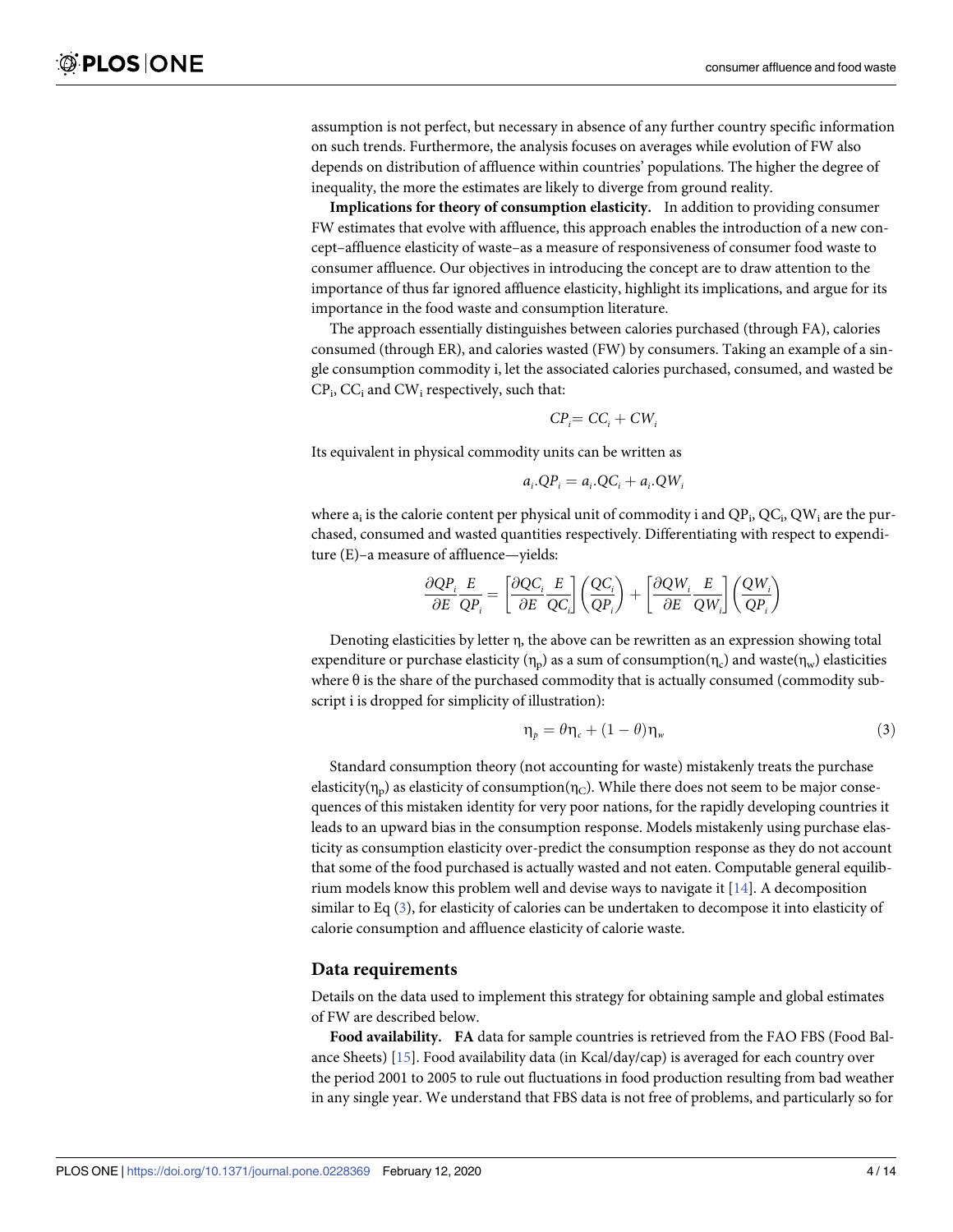<span id="page-4-0"></span>lower income countries where subsistence farming is still prevalent [[3](#page-12-0)–[6](#page-12-0)]. Correcting for both supply and demand side problems in measuring FW is however, beyond the scope here. At present, only a single step towards including the demand side is undertaken in this work.

**Energy requirement.** Calculating the energy requirements needs data on several different components of Eq [\(1\)](#page-2-0).There are three different **PAL values** used for countries, these three are associated with different lifestyle categories [[16](#page-12-0)]: sedentary or light activity lifestyle (1.4–1.69), active or moderately active lifestyle (1.7–1.99) and vigorous or vigorously active lifestyle (2– 2.4). These PAL values indicate the level of physical activity most often exerted by the population; values of 2.4 or higher are impossible to sustain over longer period of time and are associated with the lifestyle of professional athletes [\[16\]](#page-12-0). Developing and developed countries are believed to have very different lifestyles as it is generally believed that the population of developing countries has a higher activity level and therefore higher energy expenditures  $[17]$ . To avoid a subjective PAL assignment for countries, we use a PAL categorization based on the Human Development Index (HDI) which shows PAL and HDI to be negatively correlated [\[18,19\]](#page-12-0). The information is used to assign one of the three different PAL levels to countries based on their HDI scores: 1.4, 1.7 and 2 PAL values are assigned to sample countries with high, medium and low HDI scores respectively. While this assignment is not perfect, it is an improvement upon the assignment of the same PAL value to all countries as implemented by [\[10\]](#page-12-0).

The last terms in the square brackets  $[.]$  in Eq  $(1)$  is the Basal Metabolic Rate (BMR) in Kcal/cap/day which denotes the energy required to sustain observed BW. The BMR term accounts for age and gender specific differences in energy requirements by using the country generic, but **age and gender specific coefficients** ( $\alpha_{a,g}$  and  $c_{a,g}$ ) as reported in [[16](#page-12-0)]. Coefficients are aggregated using country specific age and gender **population shares**(ps<sub>a,g</sub>) from the World Bank Indicators dataset [[20](#page-12-0)]. As the age categories as reported by World Bank and FAO data do not completely match, an approximate match is used. Specifically, population information from World Bank age categories 15–19 years, 20–29 years, 30–59 years and over 60 years are combined with BMR coefficient information from FAO age categories 10–18 years, 18–30 years, 30–60 years and over 60 years respectively, for both males and females. The population shares in Eq  $(1)$  $(1)$  $(1)$  are calculated based on the population aged 15 and older. Children are left out from the analysis as the BW estimates by the World Health Survey (WHS) [\[21\]](#page-12-0) are also based on an adult population sample (aged 18+). Taking children into account should result in lower average energy needs of a sample population  $[10]$  $[10]$  $[10]$ , particularly for countries with a relatively young demographic composition, which are also often identified to be lowincome countries [[22](#page-12-0)]. According to the human metabolism model, this might mean a lower ER and a higher FW.

Data on **BW** are available from the WHS [[21](#page-12-0)], conducted in 2002–2004 in 70 countries to provide information on health systems and the health of populations. The WHS is a household survey covering more than 300.000 individuals. It provides data on the mean body weight in kilograms in 2003 for 67 countries. The three countries that are in the WHS but do not include information on the mean BW of the population are Australia, Ireland and Myanmar. In addition to the above mentioned three, two countries are omitted from the sample: The Dominican Republic and Comoros. The mean BW value reported for the Dominican Republic is much higher (125 kg) than the values reported for all other countries and very likely a data entry error in WHS. Comoros is left out due to missing FA data from FAO FBS.

**Consumer affluence.** While we don't need data on consumer affluence to calculate sample FW data, it is needed to identify the relationship between FW and consumer affluence. For **consumer affluence**, we use Annual per capita Actual Individual Consumption (AIC) data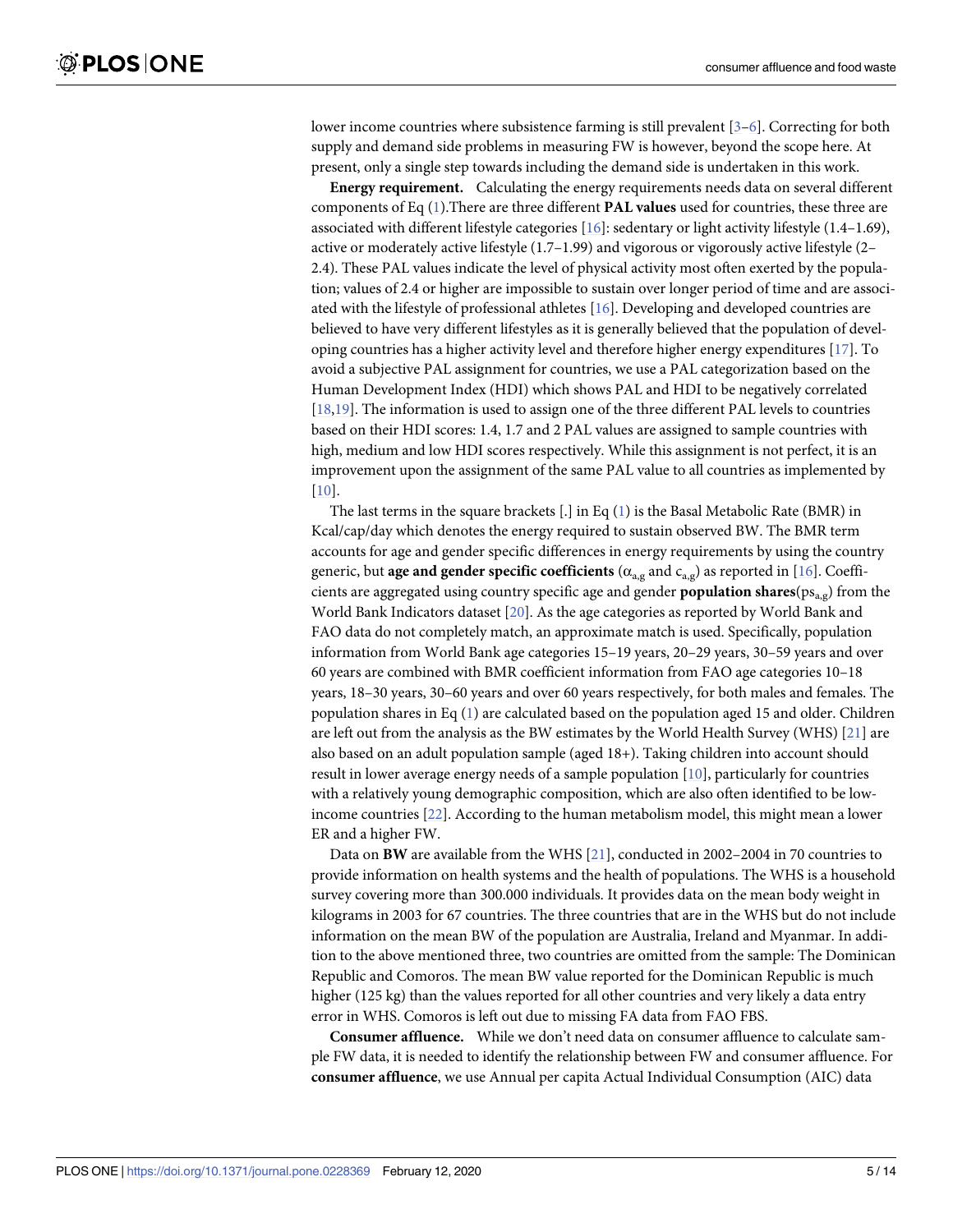| Variable                  | Bodyweight (Kg, 2003) | Food availability (Kcal/day/cap, 2001–05 average) | Food waste (Kcal/cap/day, 2003) |
|---------------------------|-----------------------|---------------------------------------------------|---------------------------------|
| Average                   | 59.6                  | 2704                                              | 351                             |
| Minimum                   | 50.6                  | 1,868                                             | 32                              |
| Maximum                   | 76                    | 3,757                                             | 1607                            |
| <b>Standard Deviation</b> | 7.12                  | 525                                               | 475                             |

#### <span id="page-5-0"></span>**Table 1. Descriptive statistics and results for sample.**

Source: Calculations using sample data

<https://doi.org/10.1371/journal.pone.0228369.t001>

from the International Comparison Program (ICP) [\[23](#page-13-0)]. ICP ensures that this measure is comparable across countries.

Note that given the availability of BW data for only year 2002–2004, we are restricted to using the other data from roughly the same time-period (AIC data from ICP 2005 and FA data from 2001–2005) to quantify the relationship between affluence and food waste. Data for two of our sample countries (Guatemala and United Arab Emirates) is not available in the ICP 2005 database, which reduces our sample size used in Part2 of the methodology, to 63 countries. The complete dataset and details are available as S1 [File.](#page-11-0)

### **Results**

#### **Sample results**

A summary of the input data (BW and FA) and the resulting calculated FW data ( $Eq 1$ ) for the sample countries is provided in  $Table 1$ . The values reported in  $Table 1$  are population weighted averages of the sample countries.

For this sample, population weighted average energy requirement (given BW and PAL values) is 2427 Kcal/day/cap. In combination with FA data, this implies that on average consumers in the sample countries in 2003, wasted approximately 351 Kcal/day/cap (13% of calories available to consumers). Some countries in the sample show negative FW values; these are food deficit poor countries that barely meet their nutritional needs. The 351 Kcal/day/cap average excludes these negative FW values in the sample (the results for all sample countries are available in S2 [File\)](#page-11-0). The negative FW values for developing countries in this study are likely due to two reasons: a downward bias in FAO food availability data in these countries due to unaccounted subsistence production [\[6\]](#page-12-0), which results in an intake that is higher than the reported availability and a resulting in a negative FW value; and not accounting for children in sample population could also contribute overestimating ER and therefore creating a downward bias on FW. Ours however is not the only study to find negative food waste values, [\[10\]](#page-12-0) also find negative values based on the human metabolic model despite accounting for the under 18 population. They interpret the negative FW values as food deficit.

The maximum FW value of 1607 Kcal/day/cap in our sample is for Belgium, and the smallest positive number for FW in 2003 in our sample is found for Philippines (32 Kcal/day/cap).

#### **Relationship between FW and consumer affluence**

**A linear-log relationship.** Using the FW data thus obtained, and ICP data on AIC for the sample countries, a simple data visualization [\(Fig](#page-6-0) 2) suggests a linear-log relationship between consumer FW and expenditure.

Regression coefficients of this suggested relationship are provided in [Table](#page-6-0) 2 (columns 3 and 4). Using alternative variables as a measure of affluence–ln(GDP/cap) and ln(AIC/cap) from ICP–gives similar results but AIC shows a slightly better fit ([Table](#page-6-0) 2, column 5). This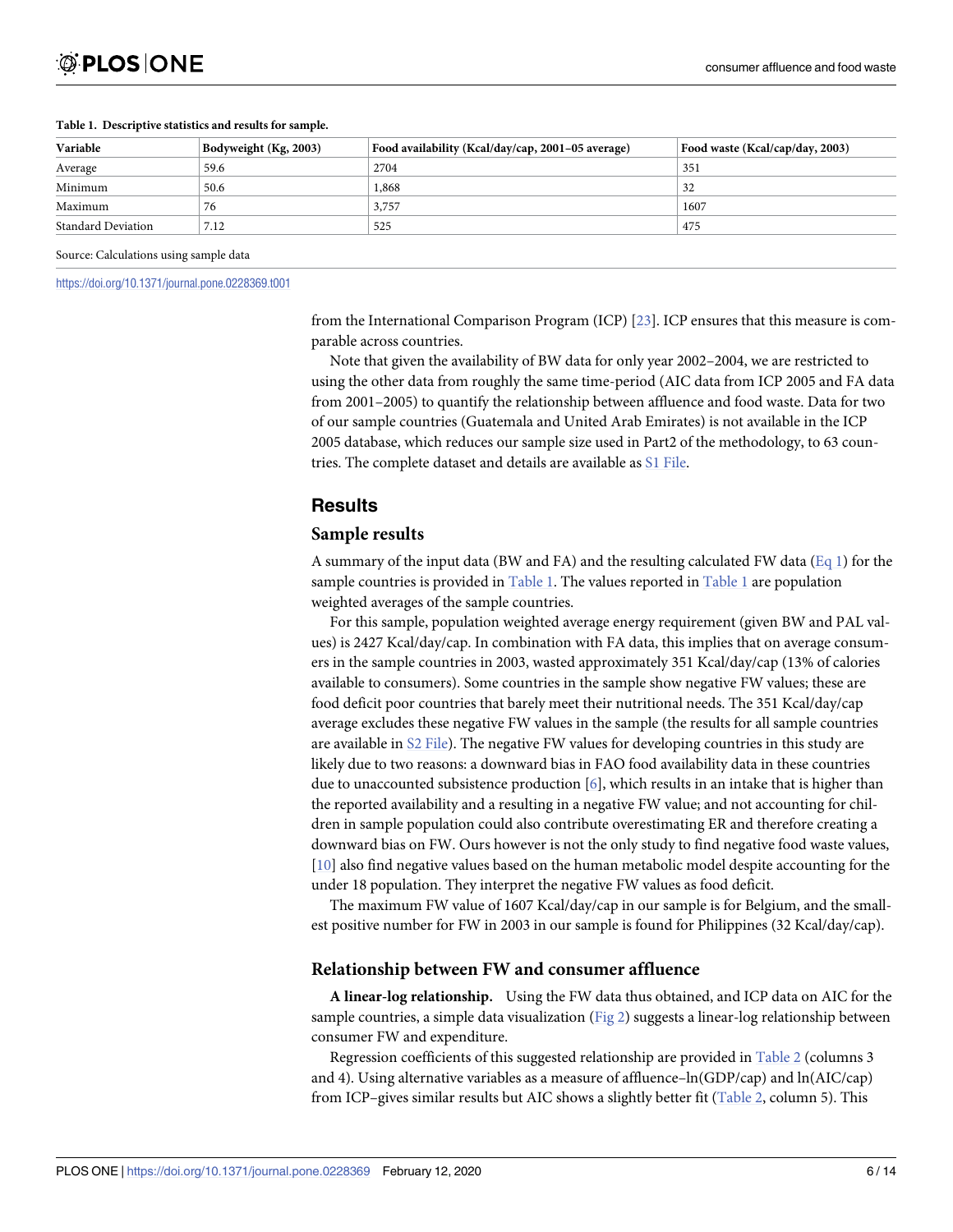<span id="page-6-0"></span>



<https://doi.org/10.1371/journal.pone.0228369.g002>

shows that our coefficient estimates are robust to the choice of measure of consumer affluence. A kernel density plot of residuals with AIC/cap as measure of affluence shows them to be fairly normally distributed (Fig 2). Affluence is used as sole explanatory variable, as demand for calories/cap do not seem to be very responsive to food prices [[24](#page-13-0),[25](#page-13-0)].

The negative estimates for the constant in the relationship show that FW is not a problem at low levels of affluence, in fact, using the AIC/cap estimates from Table 2, one can identify the income threshold (2450 International 2005 USD) beyond which consumer FW in a country turns positive and starts to increase rapidly. The positive slope estimates tell us that for a 1 percent increase in affluence, FW increases by about 5–6 (576.7/100) calories. Note that while changes in body weight over time don't explicitly feature in the regression equation and in obtaining the sample dataset, the sample variation in bodyweight across countries ([Table](#page-5-0) 1) allows for this possibility.

**Estimates of FW and comparison with existing comparable literature.** As our sample represents only 67% of the world population, and some countries believed to waste a lot of food (including United States, Australia and Canada) are not present in our sample, we cannot use the population weighted average of sample FW data of 351 Kcal/cap/day ([Table](#page-5-0) 1) as an estimate of FW for the world in 2003. We instead use the regression results (Table 2) and world AIC value (6095 international 2005 USD) from ICP 2005 to obtain an estimate of consumer FW for the world in 2005. This yields an estimate of 526 Kcal/day/capita for FW in 2005. At a global level FW rises to 727 Kcal/day/capita by 2011, accounting for 25% of calories available for human consumption. Note that these estimates of FW are derived using the central estimates of the regression coefficients in Table 2, and a range around these could be constructed using the coefficient ranges in the said table.

| $\bf(1)$                         | (2)                                   | (3)                        | $\left( 4\right)$ | (5)                   |
|----------------------------------|---------------------------------------|----------------------------|-------------------|-----------------------|
|                                  |                                       | Constant                   | <b>Slope</b>      | Model fit (R-squared) |
| Alternative independent variable |                                       |                            |                   |                       |
| ln(AIC/cap)                      | Coefficient (95% confidence interval) | $-4500$ ( $-5054, -3946$ ) | 576.7 (512,642)   | 0.83                  |
|                                  | t-statistic                           | $-16.23$                   | 17.74             |                       |
| ln(GDP/cap)                      | Coefficient (95% confidence interval) | $-4537(-5131,-3944)$       | 557 (490,624)     | 0.81                  |
|                                  | t-statistic                           | $-15.28$                   | 16.68             |                       |

**[Table](#page-5-0) 2. Coefficients of per capita food waste regression on affluence.**

Source: Own estimation using sample data

<https://doi.org/10.1371/journal.pone.0228369.t002>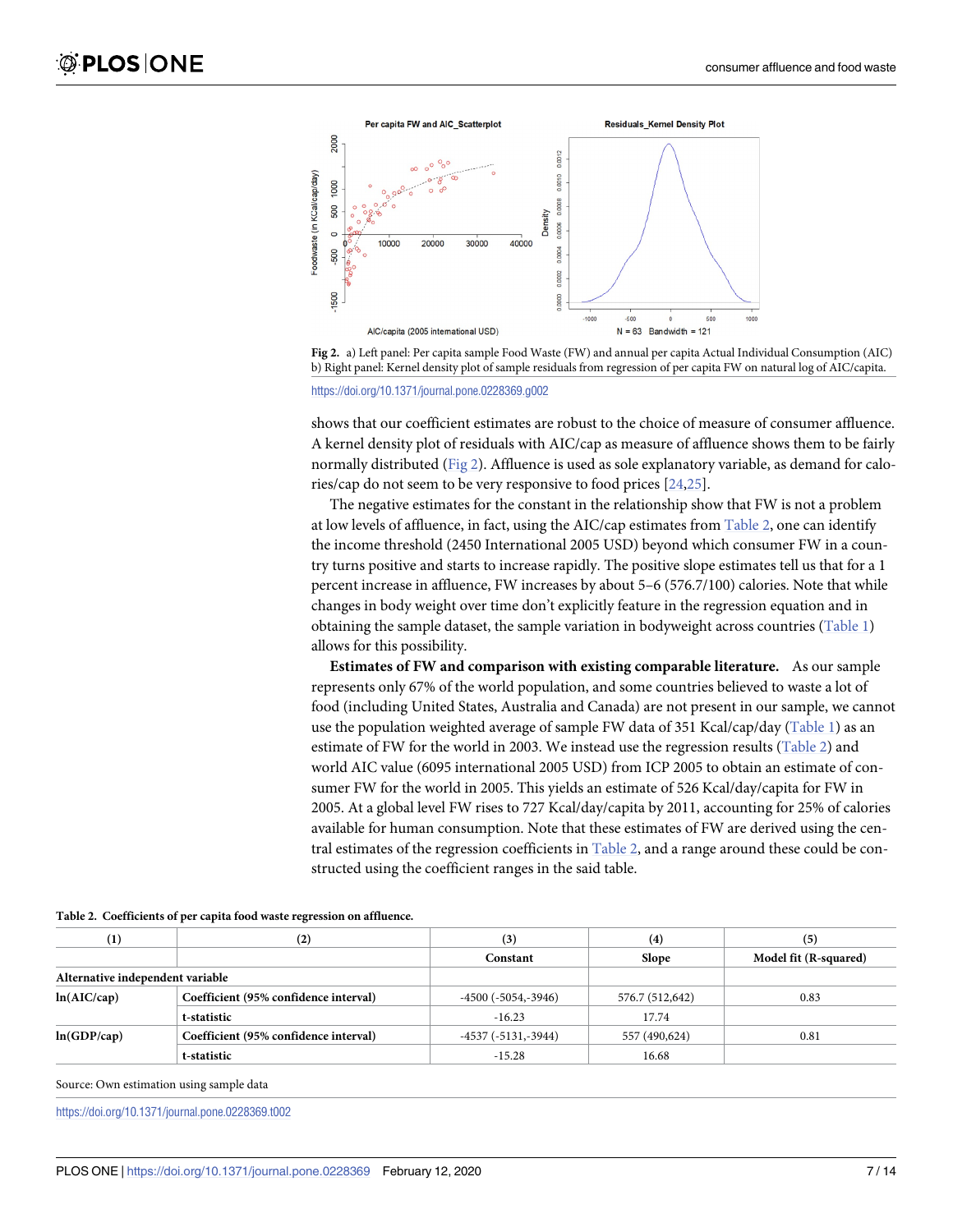<span id="page-7-0"></span>

Fig 3. Predicted food waste (Kcal/day/cap in 2011) for countries in International Comparison Program 2011 database.

<https://doi.org/10.1371/journal.pone.0228369.g003>

Using the same estimates ([Table](#page-6-0) 2) and country specific AIC data for 2011 [[26](#page-13-0)] we obtain FW estimates for all countries of world in 2011. The results are presented in Fig 3 below; in which the pattern across countries confirms the general belief that consumers in richer countries waste more food. The dataset underlying the figure is provided in SI (S3 [File\)](#page-11-0). This can be used as a consistent global consumer food waste dataset for developing metrics and indicators for inter-country/region comparison.

We also compare the current FW estimates with estimates of FW in the literature, with a particular focus on studies reporting Kcal estimates. While not exhaustive, Table 3 covers the relatively recent comparable work in the field. Kcal estimates [[3,10](#page-12-0),[27,28\]](#page-13-0) yield more readily to such a comparison. We do not directly draw a comparison with FAO physical waste estimates [\[1](#page-12-0)], as [[27](#page-13-0)] translate those to provide Kcal estimates and can therefore, in essence, be seen as Kcal equivalents of the physical waste estimates. Due to different time and geographic

|  | Table 3. Comparison with kilocalories (Kcal) food waste estimates in comparable existing literature. |
|--|------------------------------------------------------------------------------------------------------|
|--|------------------------------------------------------------------------------------------------------|

| <b>Existing comparable</b><br>literature | Region/country of<br>focus | Consumer FW estimate from literature: Kcal/<br>day/cap (year) | Comparable affluence based estimates of FW from current work<br>Kcal/day/cap (year) |
|------------------------------------------|----------------------------|---------------------------------------------------------------|-------------------------------------------------------------------------------------|
| Kummu et al. 2012[27]                    | World                      | 214 (2005-2007)                                               | 526 (2005)                                                                          |
|                                          | World                      | 510 (2010)                                                    | 526 (2005)<br>727 (2011)                                                            |
| Hic et al. 2016 [10]                     | <b>USA</b>                 | 1050(2010)                                                    | 1572 (2011)                                                                         |
|                                          | China                      | 620 (2010)                                                    | 329 (2011)                                                                          |
|                                          | India                      | 210 (2010)                                                    | 121(2011)                                                                           |
| Hall et al. 2009 [3]                     | <b>USA</b>                 | 1400 (2003)                                                   | 1482 (2005)                                                                         |
| Buzby et al. 2014 [28]                   | <b>USA</b>                 | 1249 (2010)                                                   | 1572 (2011)                                                                         |

Source: Compilation using estimates from the recent studies and current work

<https://doi.org/10.1371/journal.pone.0228369.t003>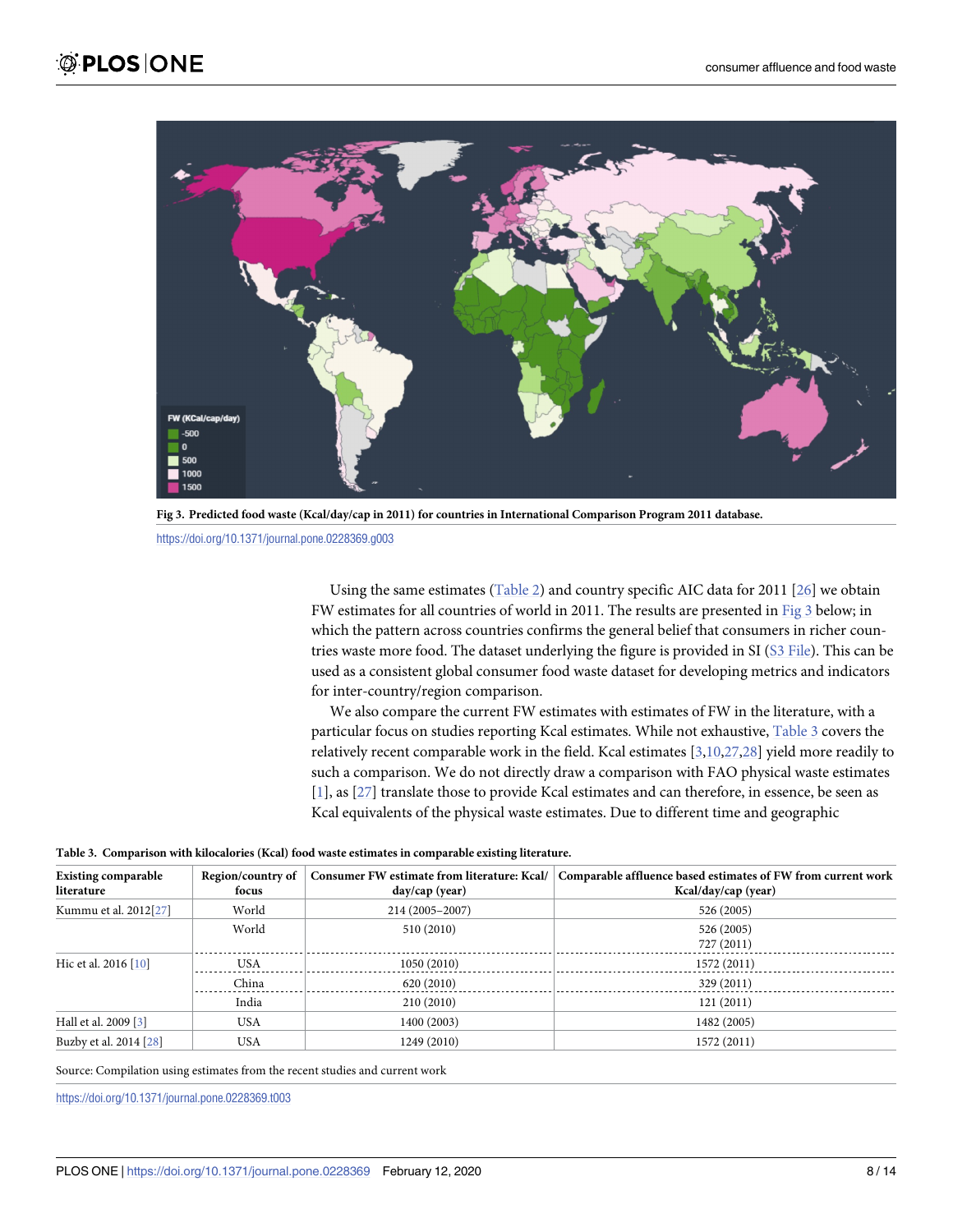coverage, we use our regression coefficients [\(Table](#page-6-0) 2) to obtain our FW estimates for years beyond 2003.

**Comparison with Kummu et al.** [\[27\]](#page-13-0): If FAO's food availability estimates (2735 Kcal/day/ cap) are correct, then globally consumers alone were wasting about 19% of calories available for human consumption in 2005. The corresponding number obtained by Kummu et al. using FAO food waste data, is in comparison only 8% (derived on the basis of numbers reported in [Table](#page-6-0) 2 and Fig 2 in [\[27\]](#page-13-0)).

Global FW estimates in terms of Kcal were first reported by Kummu et al. using data from FBS, and waste percentage assumptions [[1](#page-12-0)]. Their analysis covers FW for cereals, fruits & vegetables, oilseeds & pulses, and roots & tubers, but not for all food (e.g. animal products are excluded). As per their study, over the period 2005–2007, of the total 614 Kcal/day/cap wasted in food supply chain, 214 Kcal/day/cap were wasted by consumers. The current study and [\[10\]](#page-12-0) capture the total extent of FW in a manner which avoids errors in measurement and gathering of consumption data, and in conversion of physical weights to calories. Kummu et al.'s estimates are furthermore based on the waste percentages estimates [\[1](#page-12-0)] and are therefore subject to the same critique as the assumptions underlying these percentages. Also, Kummu et al. use food availability data which is already adjusted for country production losses, yet they account for production losses in estimating FW [[10](#page-12-0)]. This, in addition to only partial coverage of food groups, results in a downward biased estimate of consumer FW.

**Comparison with Hic et al.** [\[10\]](#page-12-0): As with the current study, Hic et al. follow [\[3\]](#page-12-0) to estimate food energy intake required to maintain the observed body weight. The current work however differs from theirs in certain aspects.

Hic et al. 2016 use FBS data on food availability to calculate a measure of FW but their energy requirement is imputed using body weight from different National Health Surveys (NHS) for 71 countries (filling the data gaps with weighted averages). They use three different PAL values to provide three alternative estimates of FW. While they provide estimates of the evolution of FW over 1965–2050, at global and country levels, they assume that BW over this period remain unchanged at the levels reported in NHS. Furthermore, unlike the current study, the BW data used from NHS for different countries comes for different time periods. For example, they use BW from 2011–2012 for Australia and from 1986–1992 for Canada, New Zealand, Sweden, Switzerland, Lithuania, Italy, Iceland, Israel and Serbia. Using a moderate PAL gives an average value of 510 Kcal/day/cap in 2011 for food surplus regions of the world and -120 Kcal/day/cap for parts of the world characterized by food deficit. 510 Kcal/day/ cap is not very different from our 526 Kcal/day/cap (albeit for the year 2005), the current work, however, did not have to fill the gaps in data to get a global estimate. While Hic et al.'s global FW estimate of 510 Kcal/day/cap could be more precise than ours on account of including specific nutritional requirements of children, pregnant and lactating women, the claim cannot be made with certainty. This is because while taking pregnant and lactating women into account will increase energy requirements thus lowering FW levels, accounting for children (with lower calorie consumption than adults) will raise FW. The overall effect on relatively young countries is therefore ambiguous. At the same time it can be argued that the Hic et al. estimate is less precise than ours for several reasons: a) their assumption regarding equal PAL values for all countries (given the very different life-styles prevalent across the world); b) inconsistent weight data across countries coming from different points in time; and c) assuming a constant unchanging BW overtime in making future projections. Assuming equal PAL for all countries likely overestimates food energy requirements for the developed world thereby underestimating their FW, the opposite holds for developing/underdeveloped nations. A comparison of our FW estimates with those of Hic et al. [\(Table](#page-7-0) 3) lends support to this intuition. For China and India, Hic et al. provide a waste estimate of 620 and 210Kcal/day/cap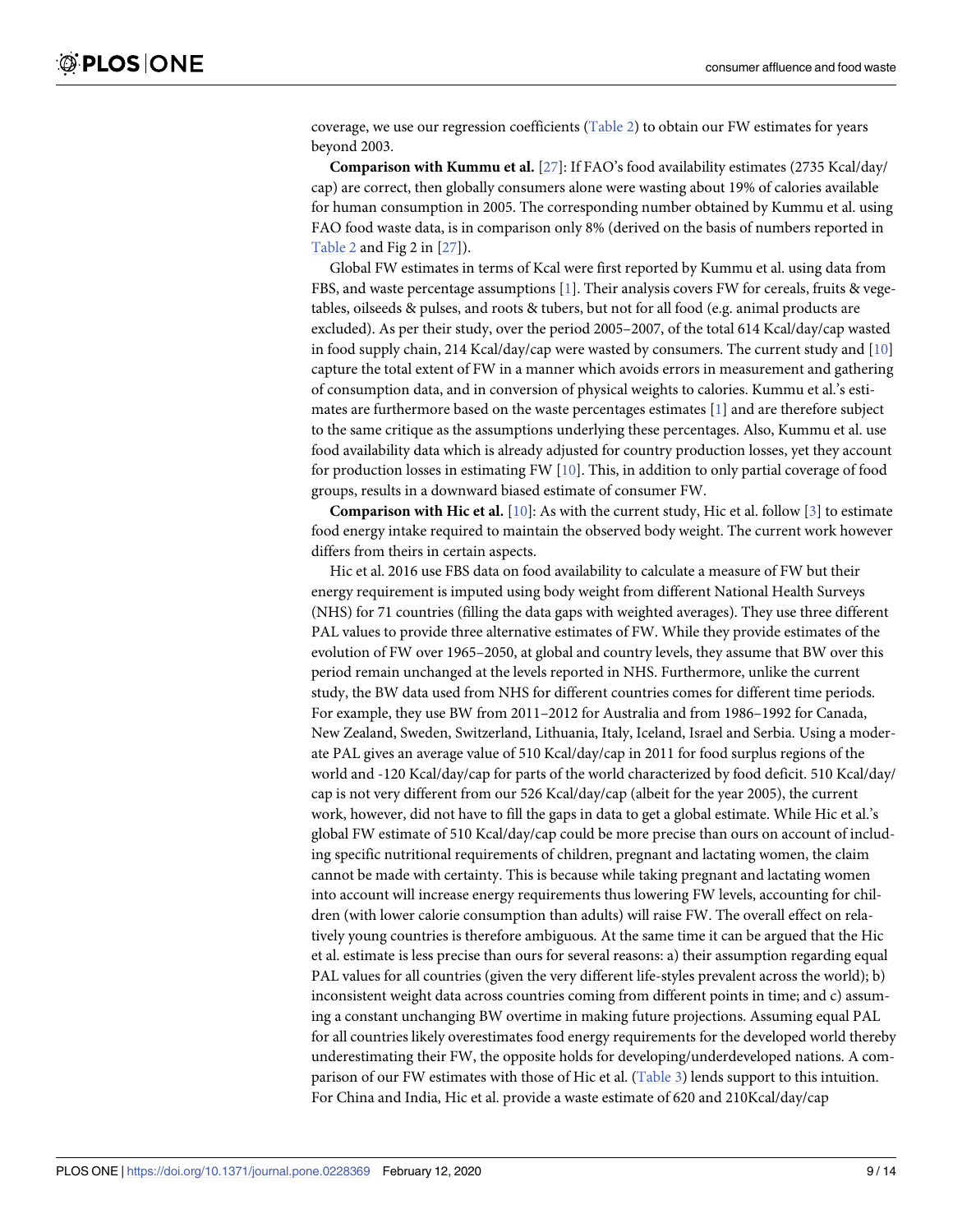<span id="page-9-0"></span>respectively in 2010, while our estimates for 2011 are 329 and 121 Kcal/day/cap respectively. Our approach also implicitly allows the BW in currently poor nations to follow the same trends as those already observed in affluent nations, as they grow richer. Our global estimate for the year 2011 using AIC data from ICP 2011, is 727 Kcal/day/cap. Note that the 727 Kcal/ day/cap estimate should be taken as a rough indication, as it (AIC data) should appropriately be adjusted for 2003–2011 USD inflation.

**Hall et al.** [[3](#page-12-0)] **and Buzby et al.** [[28](#page-13-0)]: Two further studies report FW estimates in Kcal terms. Hall et al. study the evolution of food waste in US between 1974–2003 using United States Department of Agriculture (USDA) data on FA, and National Health and Nutrition Examination Survey data on average BW. They show that allocating a fixed fraction of food availability to estimate consumer FW, underestimates FW. As per Hall et al., Americans in 2003 wasted 1400 Kcal/cap/day. In comparison, Buzby et al. estimate the per capita FW in 2010 in US to be 1249 Kcal/day using the same food availability data but assuming a fixed fraction of different commodities being wasted. As suggested by Dou et al. [[29](#page-13-0)], the Buzby et al. estimate of FW is conservative and likely underestimated. Our regression estimates predict 1482 Kcal/day/cap wasted in 2003 in the US, which increased to 1572 Kcal/day/cap by 2011. This indicates, if not establishes, the ability of our approach to get FW estimates similar to ones provided by studies using detailed country specific data. Across all works, Hic et al. estimate the least amount of food wasted in US in 2010, at 1050 Kcal/day/cap (again pointing to possible downward bias in their estimates for developed countries).

**Affluence elasticity results and implications for future evolution of FW.** The regression estimate  $\partial FW/\partial \ln(AC) \cong 576.7$  of the logarithmic function, along with the world FW estimate of 526 Kcal/day/cap, yields the global affluence elasticity of waste to be 1.09 in 2005. Since the global elasticity is positive and greater than one, consumer FW could be seen as a luxury good–a deduction not entirely against expectations. The country-specific elasticities vary owing to the different initial FW data: ranging from 0.36 (Belgium) to 18.14 (Philippines) in the sample countries. The developing countries with positive FW all have an affluence elasticity above 1, implying that income growth will generate relatively more FW in these countries. The countries with low elasticities (*<* 1) are ones that already waste a lot of calories.

By the year 2011, as FW increases to 727 Kcal the elasticity falls to 0.79. Fig 4 shows the point estimates of elasticities and FW for sample countries in 2011, ranked by AIC/capita (x-



**Fig 4. Food Waste (FW) increases and affluence elasticity declines with increase in affluence.** Source: Food waste and affluence elasticity for sample countries using estimates and ICP data in 2011.

<https://doi.org/10.1371/journal.pone.0228369.g004>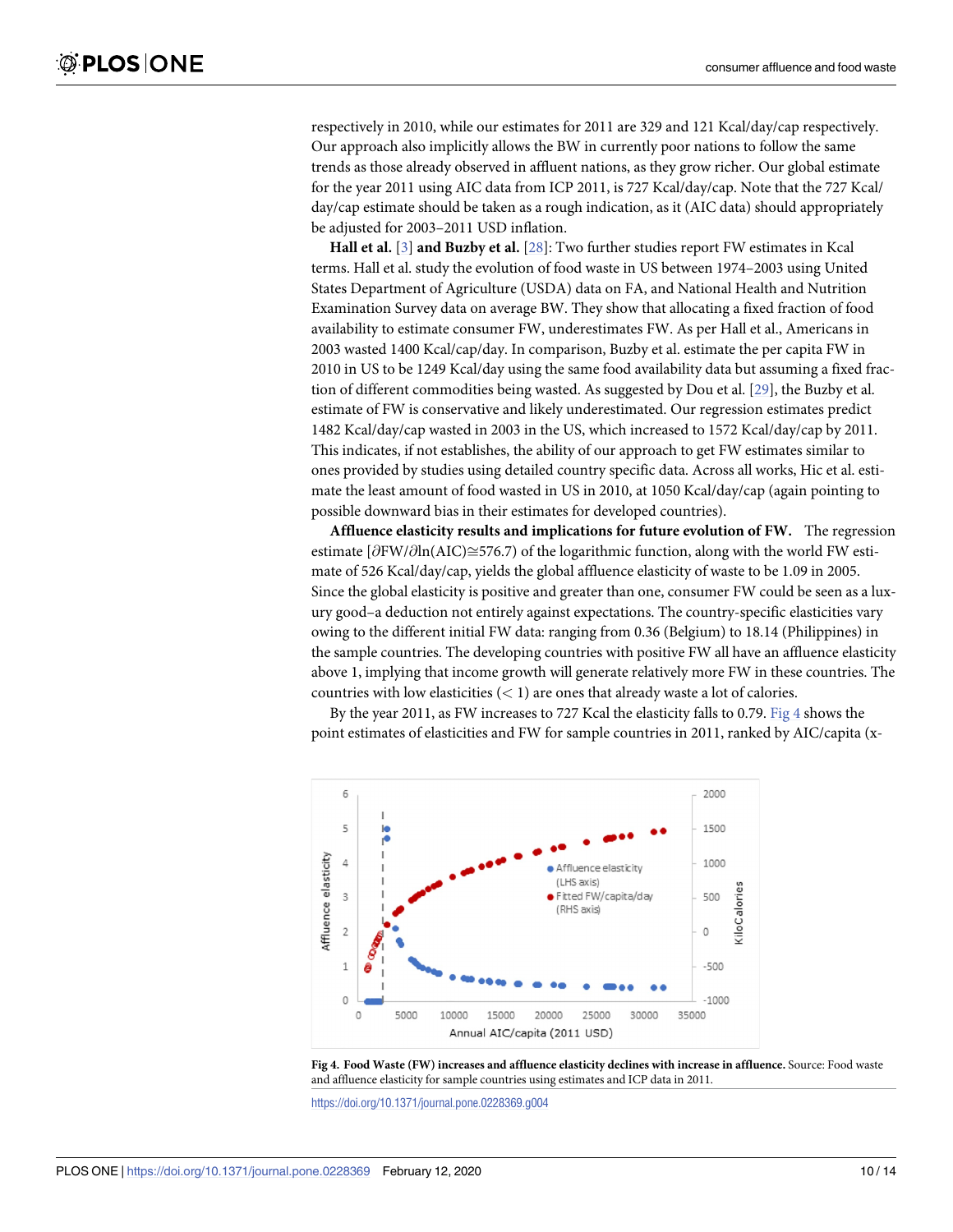<span id="page-10-0"></span>axis). The figure clearly shows FW first rising rapidly and then gradually. At the same time, the affluence elasticity decreases rapidly with rising incomes starting from very high levels. This relationship is similar to the one found between income and calories [[30](#page-13-0)]. The figure also shows a vertical dashed line as the threshold level of AIC/capita beyond which consumer food waste turns positive (shown as change from hollow to solid coloured data points in the per capita food waste series) and the elasticity jumps from non-existent (zero) to very high levels. Even though the affluence elasticities are higher for poor countries, it should not be interpreted as these countries currently wasting a lot of calories. In fact, because they have a low FW to begin with, the responsiveness of waste to increases in expenditure, is high. The lower elasticity can also be an indication of nutrition transition–substituting away from calorie dense foods first to more animal products and finally to fruits and vegetables [\[31\]](#page-13-0)–and wasting less calorie dense food results in less calorie waste.

Although we have not explicitly accounted for nutrition transition and it is beyond the scope of this work, as higher incomes, health consciousness (following dietary guidelines) and education (knowing dietary guidelines) are highly correlated, the transition to healthier food habits (including eating more fruits and vegetables) is very likely accountable by a mix of these factors [\[32,33\]](#page-13-0). And despite not being as well established as Bennet's Law (declining importance of grains in consumption, with rising incomes) [[34](#page-13-0)], the correlation between income and fruits and vegetable intake is touched upon by some scare literature [[31,35,36\]](#page-13-0) and needs more work.

Empirically, not accounting for the affluence elasticity of waste leads to overestimates of the consumption response with rising incomes. It has been a problem, for example resulting in anthropometrically impossible projections of food consumption for consumers in countries with strong economic growth  $[14]$ . Another example is the estimated calorie intake elasticity for United Kingdom in year 2002 is 0.98 [[37](#page-13-0)], but accounting for waste estimates from the current work and Eq [\(3\)](#page-3-0), results in a corrected number of 0.81.

#### **Discussion**

Our approach to obtaining quantitative estimates of the link between FW and consumer affluence provides a way of obtaining comparable FW estimates for countries without detailed surveys, based only on easily available consumer expenditure or GDP data. Using this simple approach, we are able to replicate the FW point estimates for US provided by Hall et al. using much less detailed data. Globally we find that consumers were wasting as much as 727 Kcal/ day/cap in 2011, rising from 526 Kcal/day/cap in 2005. Just like Hall et al. 2009 show that USDA's consumer FW estimates using fixed waste factors lead to underestimating the numbers for US, our results indicate that FAO's consumer FW estimates of 214 Kcal/day/capita for the year 2005–2007 are grossly underestimating the extent of problem globally. Given that this method could generate globally comparable Food Waste data using readily and publicly available macro and anthropometric data in a transparent manner, it would be very easy to use it for constructing a measurable Food Waste Index to assess current situation regarding the Sustainable Development Goals (SDG 12). More precisely, this method can be used to provide the level of FW that would exist in absence of any intervention measures towards reducing FW in a country. This could provide a scale against which progress towards halving FW as mandated by SDG 12.3 can be assessed, to show how far a nation is from achieving the target.

While we address the fixed factors issue with the FAO approach, we are as limited as FAO in using the FAO FBS data as a measure of food availability. Despite this shortcoming, we find strong evidence of a link between FW and consumer affluence and call it affluence elasticity of waste. Our indicative higher affluence elasticities for growing economies point to a brewing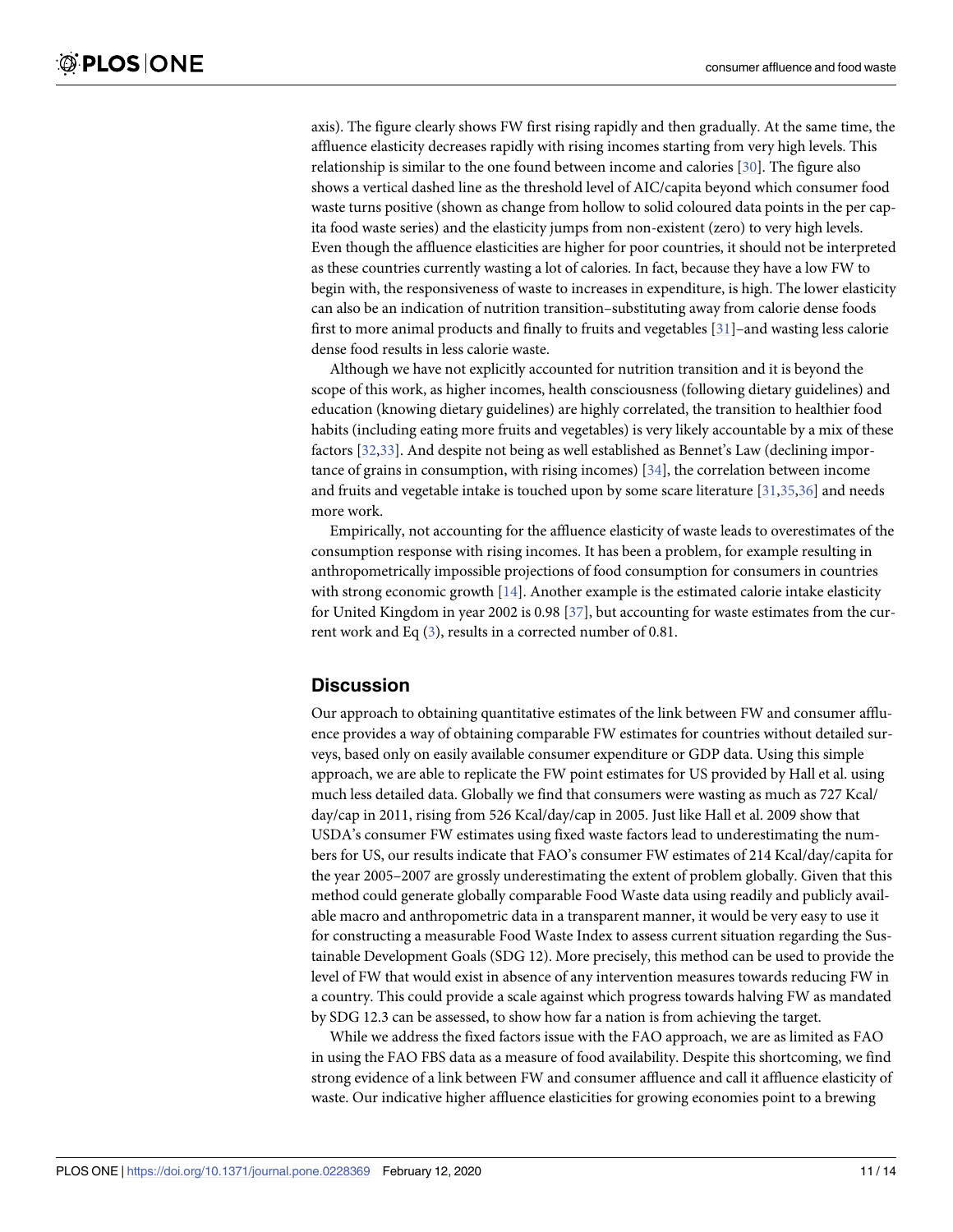<span id="page-11-0"></span>potential future problem. If these growing economies follow the same growth paths as the developed regions, we will soon see similar FW patterns evolving. According to our estimates, annual per capita consumer expenditure of about 2450 (International 2005 USD) or about \$6.70/day/capita, is the level at which policy-makers should start paying particular attention to consumer FW in a country and implement consumer awareness and education programs to counter it before it explodes. The existence of affluence elasticity of food waste so far ignored, has wide implications for both the theory of consumption and its numeric implementation.

Using easily available standard macro-economic data like expenditure, does not undermine the importance of detailed country specific micro-data analysis, to understand the influence of specific factors such as education, consumer awareness, attitudes, cultural food practices and preferences etc.; only that detailed internationally consistent data on such factors is harder to gather.

# **Supporting information**

**S1 [File.](http://www.plosone.org/article/fetchSingleRepresentation.action?uri=info:doi/10.1371/journal.pone.0228369.s001) Sample dataset and results.** (XLSX)

**S2 [File.](http://www.plosone.org/article/fetchSingleRepresentation.action?uri=info:doi/10.1371/journal.pone.0228369.s002) Derivation of Eq [\(1](#page-2-0)).** (DOCX)

**S3 [File.](http://www.plosone.org/article/fetchSingleRepresentation.action?uri=info:doi/10.1371/journal.pone.0228369.s003) R readable data and script for linear log model and [Fig](#page-7-0) 3.** (ZIP)

## **Acknowledgments**

We would like to thank Professor Tom Hertel (Purdue University) for encouraging us to pursue the idea regarding elasticity of food waste, Dr. Lindsay Shutes and our anonymous reviewers for suggesting changes to this manuscript, and various seminar and conference participants for feedback in the early stages of this work.

### **Author Contributions**

**Conceptualization:** Monika van den Bos Verma.

**Data curation:** Monika van den Bos Verma, Linda de Vreede.

**Formal analysis:** Monika van den Bos Verma.

**Funding acquisition:** Monika van den Bos Verma, Thom Achterbosch, Martine M. Rutten.

**Investigation:** Monika van den Bos Verma, Linda de Vreede.

**Methodology:** Monika van den Bos Verma.

**Project administration:** Monika van den Bos Verma, Thom Achterbosch, Martine M. Rutten.

**Supervision:** Monika van den Bos Verma, Martine M. Rutten.

**Validation:** Monika van den Bos Verma.

**Visualization:** Monika van den Bos Verma.

**Writing – original draft:** Monika van den Bos Verma.

**Writing – review & editing:** Monika van den Bos Verma, Thom Achterbosch.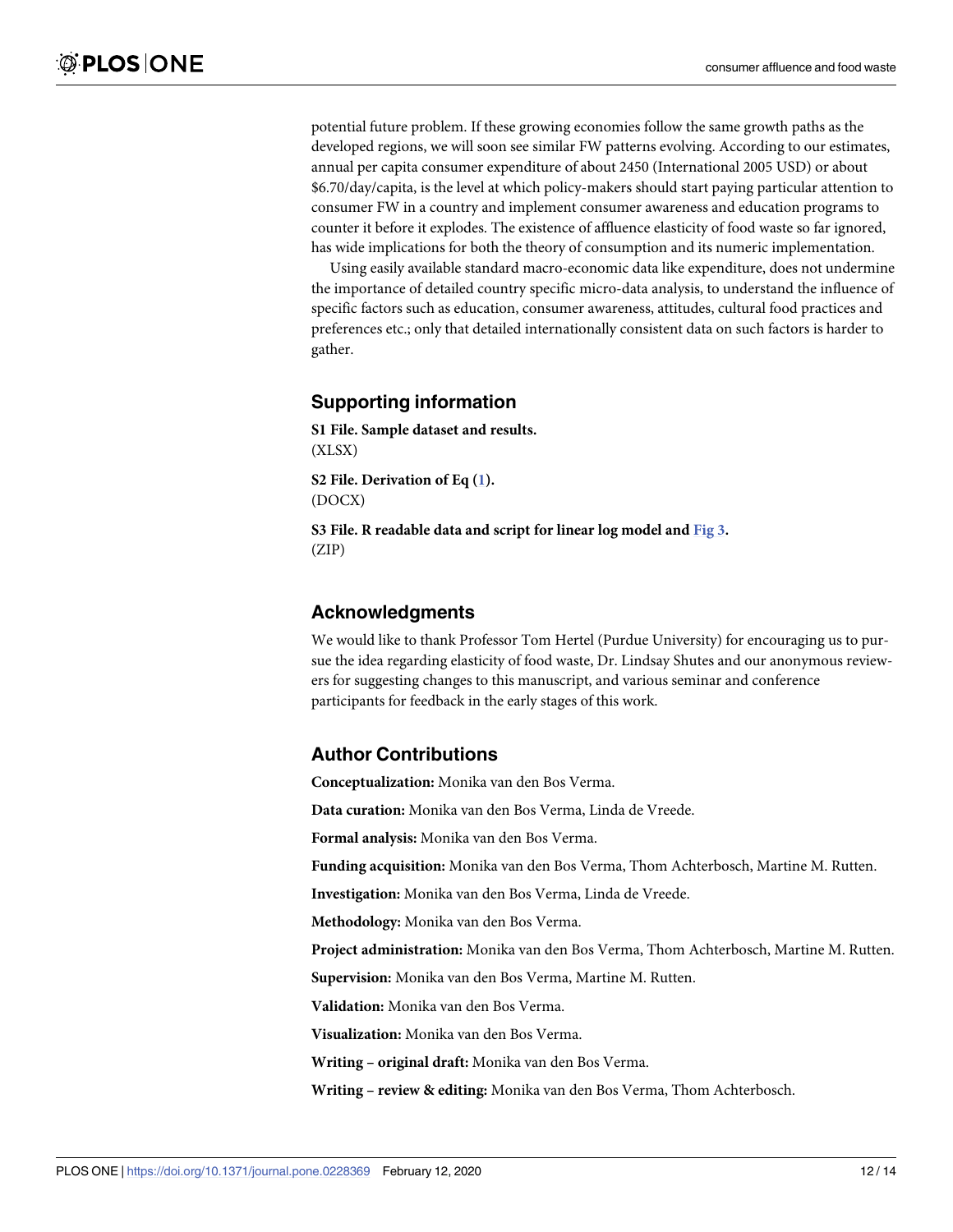#### <span id="page-12-0"></span>**References**

- **[1](#page-0-0).** FAO. Global food losses and food waste: extent, causes and prevention. Rome: Food and Agriculture Organization of the United Nations; 2011.
- **[2](#page-0-0).** IPCC. Climate Change and Land: An IPCC Special Report on climate change, desertification, land degradation, sustainable land management, food security, and greenhouse gas fluxes in terrestrial ecosystems. 2019. Available: [https://www.ipcc.ch/site/assets/uploads/2019/08/2f.-Chapter-5\\_FINAL.pdf](https://www.ipcc.ch/site/assets/uploads/2019/08/2f.-Chapter-5_FINAL.pdf)
- **[3](#page-0-0).** Hall KD, Guo J, Dore M, Chow CC. The Progressive Increase of Food Waste in America and Its Environmental Impact. Sorensen TIA, editor. PLoS ONE. 2009; 4: e7940. [https://doi.org/10.1371/journal.](https://doi.org/10.1371/journal.pone.0007940) [pone.0007940](https://doi.org/10.1371/journal.pone.0007940) PMID: [19946359](http://www.ncbi.nlm.nih.gov/pubmed/19946359)
- **4.** Svedberg P. 841 Million Undernourished? World Development. 1999; 27: 2081–2098. [https://doi.org/](https://doi.org/10.1016/S0305-750X(99)00102-3) [10.1016/S0305-750X\(99\)00102-3](https://doi.org/10.1016/S0305-750X(99)00102-3)
- **5.** Sophie Hawkesworth, Dangour Alan D., Johnston Deborah, Lock Karen, Poole Nigel, Rushton Jonathan, et al. Feeding the world healthily: the challenge of measuring the effects of agriculture on health. Philosophical Transactions of the Royal Society B: Biological Sciences. 2010; 365: 3083–3097. [https://](https://doi.org/10.1098/rstb.2010.0122) [doi.org/10.1098/rstb.2010.0122](https://doi.org/10.1098/rstb.2010.0122) PMID: [20713404](http://www.ncbi.nlm.nih.gov/pubmed/20713404)
- **[6](#page-0-0).** FAO. FOOD BALANCE SHEETS—A Handbook. Rome; 2001. Available: [http://www.fao.org/3/x9892e/](http://www.fao.org/3/x9892e/X9892e01.htm) [X9892e01.htm](http://www.fao.org/3/x9892e/X9892e01.htm)
- **[7](#page-0-0).** Gustavsson J, Cederberg C, Sonesson U, Emanuelsson A. The methodology of the FAO study: "Global Food Losses and Food Waste—extent, causes and prevention." The Swedish Institute for Food and Biotechnology; 2013 p. 70. Report No.: 857.
- [8](#page-1-0). Stefan V, van Herpen E, Tudoran AA, Lähteenmäki L. Avoiding food waste by Romanian consumers: The importance of planning and shopping routines. Food Quality and Preference. 2013; 28: 375–381. <https://doi.org/10.1016/j.foodqual.2012.11.001>
- **[9](#page-1-0).** Neff RA, Spiker ML, Truant PL. Wasted Food: U.S. Consumers' Reported Awareness, Attitudes, and Behaviors. Wiley AS, editor. PLoS ONE. 2015; 10: e0127881. [https://doi.org/10.1371/journal.pone.](https://doi.org/10.1371/journal.pone.0127881) [0127881](https://doi.org/10.1371/journal.pone.0127881) PMID: [26062025](http://www.ncbi.nlm.nih.gov/pubmed/26062025)
- **[10](#page-1-0).** Hic C, Pradhan P, Rybski D, Kropp JP. Food Surplus and Its Climate Burdens. Environ Sci Technol. 2016; 50: 4269–4277. <https://doi.org/10.1021/acs.est.5b05088> PMID: [27054575](http://www.ncbi.nlm.nih.gov/pubmed/27054575)
- **[11](#page-1-0).** Buchner B, Fischler C, Gustafson E, Reilly J, Riccardi G, Ricordi C, et al. Food waste: causes, impacts and proposals. Barilla Center for Food & Nutrition; 2012. Available: [https://www.barillacfn.com/m/](https://www.barillacfn.com/m/publications/food-waste-causes-impact-proposals.pdf) [publications/food-waste-causes-impact-proposals.pdf](https://www.barillacfn.com/m/publications/food-waste-causes-impact-proposals.pdf)
- **[12](#page-1-0).** Osner R. FOOD WASTAGE. Nutrition & Food Science. 1982 [cited 24 Jul 2019]. [https://doi.org/10.](https://doi.org/10.1108/eb058904) [1108/eb058904](https://doi.org/10.1108/eb058904)
- **[13](#page-2-0).** Kong A, Odoms-Young AM, Schiffer LA, Berbaum ML, Porter SJ, Blumstein L, et al. Racial/Ethnic Differences in Dietary Intake among WIC Families Prior to Food Package Revisions. Journal of Nutrition Education and Behavior. 2013; 45: 39–46. <https://doi.org/10.1016/j.jneb.2012.04.014> PMID: [23073175](http://www.ncbi.nlm.nih.gov/pubmed/23073175)
- **[14](#page-3-0).** Bouët A, Femenia F, Laborde D. Taking into account the evolution of world food demand in CGE simulations of policy reforms: the role of demand systems. Presented at the 17th Annual Conference on Global Economic Analysis, Dakar, Senegal. 2014. Available: [http://www.gtap.agecon.purdue.edu/](http://www.gtap.agecon.purdue.edu/resources/res_display.asp?RecordID=4460) [resources/res\\_display.asp?RecordID=4460](http://www.gtap.agecon.purdue.edu/resources/res_display.asp?RecordID=4460)
- **[15](#page-3-0).** FAOSTAT. Food Supply—Crops Primary Equivalent. 2016 [cited 6 Dec 2016]. Available: [http://www.](http://www.fao.org/faostat/en/#data/CC) [fao.org/faostat/en/#data/CC](http://www.fao.org/faostat/en/#data/CC)
- **[16](#page-4-0).** FAO. Human energy requirements: Report of a Joint FAO/WHO/UNU Expert Consultation. Rome; 2001.
- **[17](#page-4-0).** Popkin BM. The nutrition transition and obesity in the developing world. J Nutr. 2001; 131: 871S–873S. <https://doi.org/10.1093/jn/131.3.871S> PMID: [11238777](http://www.ncbi.nlm.nih.gov/pubmed/11238777)
- **[18](#page-4-0).** Dumith SC, Hallal PC, Reis RS, Kohl HW. Worldwide prevalence of physical inactivity and its association with human development index in 76 countries. Preventive Medicine. 2011; 53: 24-28. [https://doi.](https://doi.org/10.1016/j.ypmed.2011.02.017) [org/10.1016/j.ypmed.2011.02.017](https://doi.org/10.1016/j.ypmed.2011.02.017) PMID: [21371494](http://www.ncbi.nlm.nih.gov/pubmed/21371494)
- **[19](#page-4-0).** Hallal PC, Andersen LB, Bull FC, Guthold R, Haskell W, Ekelund U. Global physical activity levels: surveillance progress, pitfalls, and prospects. The Lancet. 2012; 380: 247–257. [https://doi.org/10.1016/](https://doi.org/10.1016/S0140-6736(12)60646-1) [S0140-6736\(12\)60646-1](https://doi.org/10.1016/S0140-6736(12)60646-1)
- **[20](#page-4-0).** World Bank. World Development Indicators (WDI). [cited 24 Jul 2017]. Available: [https://datacatalog.](https://datacatalog.worldbank.org/dataset/world-development-indicators) [worldbank.org/dataset/world-development-indicators](https://datacatalog.worldbank.org/dataset/world-development-indicators)
- **[21](#page-4-0).** WHO. World Health Survey (WHS 2004). [cited 24 Jul 2016]. Available: [http://apps.who.int/healthinfo/](http://apps.who.int/healthinfo/systems/surveydata/index.php/catalog/whs/about) [systems/surveydata/index.php/catalog/whs/about](http://apps.who.int/healthinfo/systems/surveydata/index.php/catalog/whs/about)
- **[22](#page-4-0).** Gupta MD, Engelman R, Levy J, Luchsinger G, Merrick T, Rosen JE. The Power of 1.8 Billion: Adolescents, youth and the transformation of the future. UNFPA; 2014 p. 136.